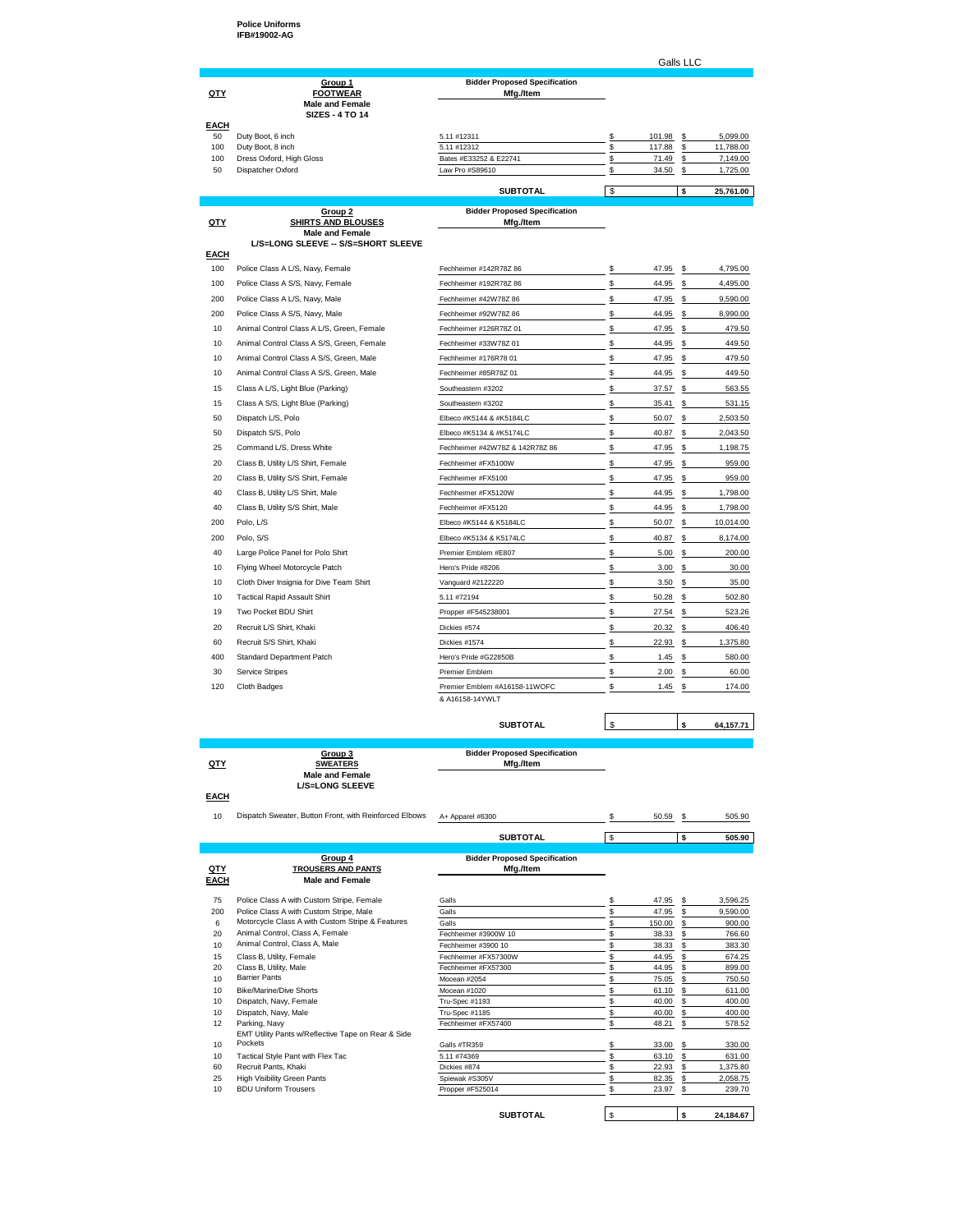## **Police Uniforms IFB#19002-AG**

### Galls LLC

## **Group 5 Bidder Proposed Specification QTY ACCESSORIES Mfg./Item**

| <u>QTY</u>      | Group 5<br><b>ACCESSORIES</b>               | <b>Bidder Proposed Specification</b><br>Mfg./Item |    |       |   |          |
|-----------------|---------------------------------------------|---------------------------------------------------|----|-------|---|----------|
| <b>EACH</b>     |                                             |                                                   |    |       |   |          |
| 50              | Clip On Neck Ties, Post Office Blue         | Sam Broome #900                                   |    | 4.38  | S | 219.00   |
| 10              | Clip on Neck Ties, Black                    | Sam Broome #900                                   |    |       |   | 43.80    |
|                 |                                             |                                                   |    | 4.38  | s |          |
| 50              | Mock Turtle Necks                           | Cobmex #1101                                      |    | 8.18  | s | 409.00   |
| 30              | Campaign Straw Hat w/Eye, Gray              | Stratton #S-40DB                                  |    | 79.74 | s | 2,392.20 |
| 6               | Campaign Straw Hat w/Eye, AC Green          | Stratton #S-40DB                                  |    | 79.74 | s | 478.44   |
| 25              | Campaign Hat Rain Cover (per box)           | Keystone #129                                     |    | 6.03  |   | 150.75   |
| 40              | Hat Strap                                   | W. Alboum Hat #ST-3P                              |    | 7.00  | S | 280.00   |
| 40              | Hat Cord                                    | Stratton #SR-CD                                   |    | 8.00  | S | 320.00   |
| 25              | VA Hat Seal                                 | Blackinton #CE-3                                  |    | 14.74 | S | 368.50   |
| 30              | Stocking Cap, Black, with "SPD" embroidered | Heritage Sportwear #1501C                         |    | 9.95  |   | 298.50   |
| 10 <sup>1</sup> | Baseball Style Cap, Navy Blue               | Galls #HW434                                      |    | 18.40 | s | 184.00   |
|                 |                                             |                                                   |    |       |   |          |
|                 |                                             | <b>SUBTOTAL</b>                                   | s. |       |   | 5,144.19 |

# **COATS and JACKETS**

**D**<br>**DUTY GEAR** 

**EACH**

# **Group 6 Bidder Proposed Specification**

|                 | Group o                                        | <b>Diddel Froposed opecification</b>         |        |          |
|-----------------|------------------------------------------------|----------------------------------------------|--------|----------|
| <u>QTY</u>      | <b>COATS and JACKETS</b>                       | Mfg./Item                                    |        |          |
| <b>EACH</b>     |                                                |                                              |        |          |
| 25              | Shield Duty Jacket, Navy Blue                  | Elbeco #56100A                               | 191.63 | 4.790.75 |
| 25              | Shield Performance Softshell Jacket, Navy Blue | Elbeco #56400A                               | 101.69 | 2.542.25 |
| 6               | Shield Duty Jacket, Black                      | Elbeco #56100A                               | 191.63 | 1.149.78 |
| 6               | Shield Performance Softshell Jacket, Black     | Flbeco #56100A                               | 101.69 | 610.14   |
| 10 <sup>1</sup> | Command Staff/Honor Guard Dress Coat           | Hope Coat #JX842                             | 387.60 | 3.876.00 |
| 15              | Waterproof Code B Bike Jacket                  | Mocean #5051AC                               | 244.97 | 3.674.55 |
| 25              | Rain Suit                                      | Spiewak #S305V                               | 109.45 | 2.736.25 |
| 10 <sup>1</sup> | Men's Thermal Lined Duck Active Jacket         | Carhartt #J131 Size S-2X, 3X+ & Tall \$58.71 | 53.56  | 535.60   |
| 10              | Hi Visibility ANSI Class III Waterproof Parka  | Reflective Apparel #VEA-431                  | 99.99  | 999.90   |

## **SUBTOTAL**  $\frac{1}{2}$  **\$** 20,915.22

| <b>Bidder Proposed Specification</b> |
|--------------------------------------|
| Mfg./Item                            |
|                                      |

|                 |                                                  | <b>SUBTOTAL</b>                                    | \$       |                          | Ś       | 21,243.45                |
|-----------------|--------------------------------------------------|----------------------------------------------------|----------|--------------------------|---------|--------------------------|
| 10              | Detective OC/Cuff Pouch, Black Leather           | Aker #A619                                         | \$       | 50.99                    | s       | 509.90                   |
| 10 <sup>1</sup> | Detective Double Mag Pouch, Black Leather        | Gould & Goodrich #H627                             | \$       | 33.73                    | \$      | 337.30                   |
| 50              | K Force Glove Pouch                              | Gould & Goodrich #K555                             | \$       | 16.00                    | \$      | 800.00                   |
| 50              | Nylon Glove Pouch                                | Uncle Mike's #89072                                | \$       | 9.20                     | \$      | 460.00                   |
| 50              | Elite Stinger XT Light Holder                    | No Bid                                             | \$       | $\overline{\phantom{a}}$ | \$      | ÷                        |
| 50              | Nylon Light Holder                               | No Bid                                             | \$       | ÷                        | \$      | $\overline{\phantom{0}}$ |
| 50              | Universal Radio Case (Nylon Use)                 | Uncle Mike's #88806                                | \$       | 30.66                    | \$      | 1,533.00                 |
| 50              | Leather Belt Keepers with Snaps                  | Gould & Goodrich #B76                              | \$       | 11.00                    | \$      | 550.00                   |
| 50              | Nylon Keepers (4 pack)                           | No Bid                                             | \$       | $\overline{\phantom{a}}$ | \$      | $\overline{\phantom{a}}$ |
| 50              | o 410502BK-L LH                                  | Blackhawk #410502BK-L LH                           | \$       | 29.50                    | \$      | 1,475.00                 |
| 50              | Serpa CQC Holster<br>o 410502BK-R RH             | Blackhawk #410502BK-R RH                           | \$       | 29.50                    | s       | 1,475.00                 |
| 50              | o 410500BK-L LH                                  | Blackhawk #410500BK-L LH                           | \$       | 29.50                    | \$      | 1,475.00                 |
| 50              | o 410500BK-R RH                                  | Blackhawk #410500BK-R RH                           | \$       | 29.50                    | \$      | 1,475.00                 |
|                 | Serpa CQC Holster                                |                                                    |          |                          |         |                          |
| 10              | Holster for Guns w/M3 Light                      | No Bid                                             | \$       |                          | \$      |                          |
| 10              | <b>Tactical Leg Holster</b>                      | No Bid                                             | \$       |                          | \$      |                          |
| 50              | 6280-83-132 LH                                   | No Bid                                             | \$       |                          | \$      |                          |
| 50              | $\circ$ 6280-83-131 RH                           | No Bid                                             | \$       |                          | \$      |                          |
|                 | Nylon Duty Holster                               |                                                    |          |                          |         |                          |
| 50              | Nylon Cuff Case                                  | Gould & Goodrich #X70                              | \$       | 17.25                    | \$      | 862.50                   |
| 50              | Nylon OC Pouch                                   | Gould & Goodrich #X681-3                           | \$       | 14.00                    | \$      | 700.00                   |
| 10              | Insdie Trouser Holster                           | Gould & Goodrich #B890                             | \$       | 22.00                    | \$      | 220.00                   |
| 50              | $\circ$ 6280-283-91 LH                           | No Bid                                             | \$       |                          | S       |                          |
| 50              | ○ 6280-283-91 RH                                 | No Bid                                             | \$       |                          | \$      |                          |
| 50              | Duty Holster                                     | No Bid                                             |          |                          |         |                          |
| 50              | ○ 6280-83-91 RH<br>$\circ$ 6280-83-92 LH         | No Bid                                             | \$<br>\$ |                          | \$<br>Ś |                          |
|                 | Duty Holster                                     |                                                    |          |                          |         |                          |
| 25              | Nylon Waist Belt                                 | Blackhawk #44B1                                    | Ś.       | 16.00                    | S       | 400.00                   |
| 25              | Nylon Duty Belt                                  | Blackhawk #44B2                                    | \$       | 29.51                    | \$      | 737.75                   |
| 40              | Leather Waist Belt with Silve Buckle             | Duty Man #1611 Size: 46-52 \$18.78 54 & up \$20.96 | \$       | 16.00                    |         | 640                      |
| 75              | Leather Duty Belt, High Gloss with Silver Buckle | Gould & Goodrich #H59                              | \$       | 51.10                    | s       | 3,832.50                 |
| 50              | Hi Gloss Cuff Case                               | Gould & Goodrich #H70CL                            | \$       | 22.48                    | \$      | 1,124.00                 |
| 50              | Hi Gloss OC Pouch                                | Gould & Goodrich #H631                             | \$       | 19.00                    | \$      | 950.00                   |
| 50              | Hi Gloss Mag Pouch                               | Gould & Goodrich #H627                             | \$       | 33.73                    | \$      | 1.686.50                 |